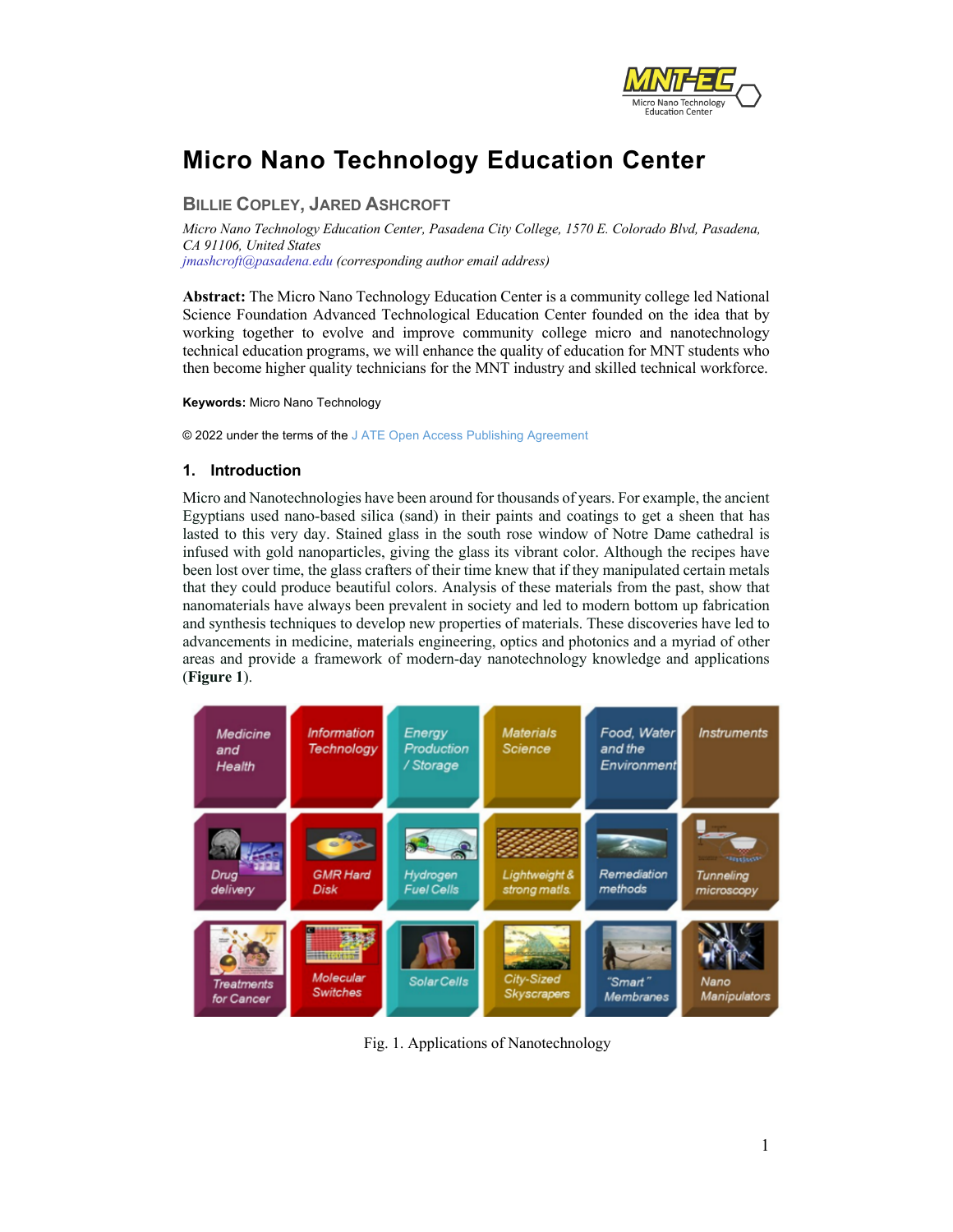

Micro and Nanotechnology is an advanced technology field specifically identified by the National Science Foundation Advanced Technological Education (NSF-ATE) program as one of the key fields that drives our nation's economy. Micro and Nanotechnology are rapidly developing fields that have revolutionized important technologies in medicine, electronics, biomaterials, nanomaterials, integrated photonics, and semiconductor manufacturing. Micro and Nanotechnologists and technicians work in a wide range of industries such as medicine, engineering, photonics, food science, aerospace, defense, materials science, energy, advanced manufacturing and more.

The Micro Nano Technology Education Center (MNT-EC) was conceptualized in 2019 by educators, who specialize in micro and nano education, and was awarded a grant by the NSF ATE program in 2020. The MNT-EC was founded on the idea that working together to accomplish a greater goal enhances the quality of education for students so they may become higher quality technicians. The MNT-EC has four primary objectives including: 1) Developing a coordinated national approach to advance Micro Nano Education (MNT) education; 2) Delivering professional development to enhance knowledge, skills, and abilities; 3) Conducting strategic outreach, recruitment, and retention of traditional and underrepresented faculty/students; and 4) Creating a deep Industry/Education Alliance that supports student success.

In 2020, the MNT-EC began working with the Micro Nano Technology education Special Interest Group (MNT<sup>e</sup>SIG) to bring together MNT faculty, industry, and the general public with the goal of getting a cohesive, dedicated community of individuals, business leaders and higher education facilities together to work on a common goal. That goal is to advance micro and nano education through community college led technician education. As part of the mission, the MNT-EC works collaboratively with MNT industry partners through the formation of a Business Industry Leadership Team (BILT), a model developed by the National Convergence Technology Center, that asks active industry engagement in the creation of knowledge, skills, and abilities to be taught in MNT technical education programs. MNT-EC has worked with industry to structure a comprehensive BILT team of members who understand current MNT industry needs across the nation and can assist in guiding curriculum development to match future technology and education advancements. The BILT will allow industry representatives to shape the future of MNT technical training and secure access to the pipeline of highly skilled technicians from community colleges across the country. It will also connect industry directly with educators who are working in MNT technician education. The BILT team is responsible for advocating for the industry needs that will elevate the effectiveness and sustainability of MNT education programs and will work hand-in-hand with members of the MNT-EC to build the vision for the future of MNT education together.

The MNT-EC focuses on educator professional development opportunities in order to grow community college MNT programs and increase the number of community college faculty leading these programs. Professional development covers the wide array of categories included in MNT education, such as Micro Health and Safety, Photonics, Vacuum Technology Systems, Imaging and Characterization, and ancillary topics, such as increasing diversity and equity in MNT. Professional development and outreach are a vital part of creating the cohesive community needed to advance micro and nano technical education.

Partnerships are a vital component within the MNT-EC. Partnerships include other NSF ATE projects and resource centers, educational institutions, nano related organizations, professional associations, and nano related industries (**Figure 2**).